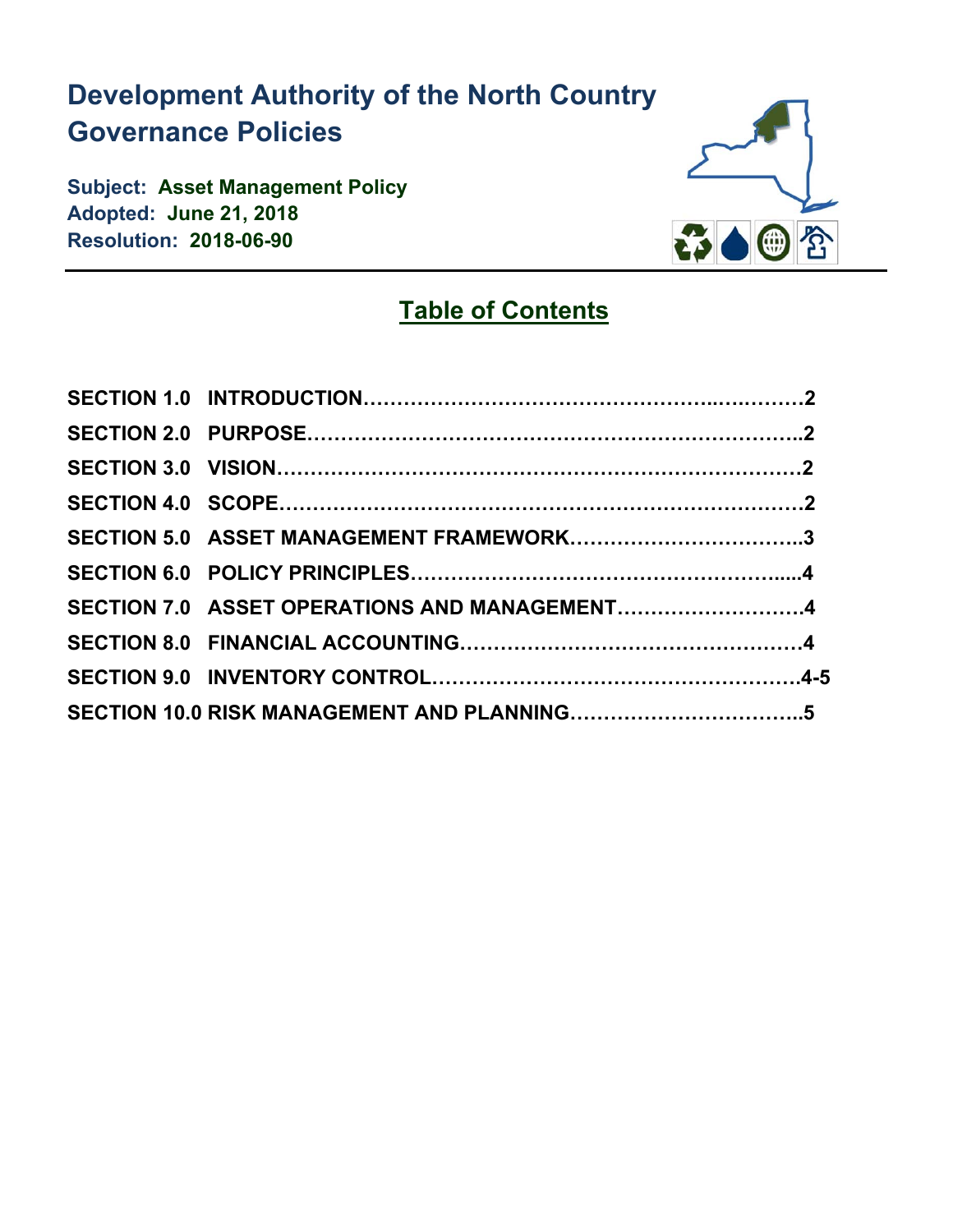## **Asset Management Policy**

## **1.0 Introduction**

The Authority possesses assets to enable the delivery of services to their customers. These services include materials management, water quality, telecommunications, engineering and regional development. These assets are critical for the protection of public health, the environment and economic stability of the region. The Authority also possesses other 'corporate infrastructure' assets which are utilized by the organization to administer, manage and support the services provided by the Authority to municipal customers. As a NYS Public Authority, the Authority has a fiscal responsibility to properly manage our assets while providing the best service within the surrounding communities in which we serve.

Asset Management is a broad term that encompasses all the various actions that the Authority undertakes to ensure that its assets are efficiently planned, delivered, managed and reviewed in a cost effective, sustainable manner. Asset Management is a core activity of the Authority and every employee is either directly or indirectly involved in the management of the Authority's assets.

The policy is issued by the Board of Directors. Development of procedures and implementation of the policy is the responsibility of the Executive Director and the Director of Information Systems.

## **2.0 Purpose**

This policy sets the vision, outlines the fundamental principles and assigns general responsibilities for how the Development Authority of the North Country will manage its assets. It will also serve as an aid in the development of asset management and budget planning.

## **3.0 Vision**

The Development Authority of the North Country's vision for asset management is to meet our stakeholder and customer needs by managing our assets in a cost effective, sustainable, and transparent manner while sharing a culture of knowledge internally and externally in order to reduce duplication of effort within the Authority and across the sectors in which we serve.

## **4.0 Scope**

This policy applies to the acquisition, operation, use, maintenance and rehabilitation of Authority owned assets. The disposal of assets is covered under the Disposition of Real Property Policy.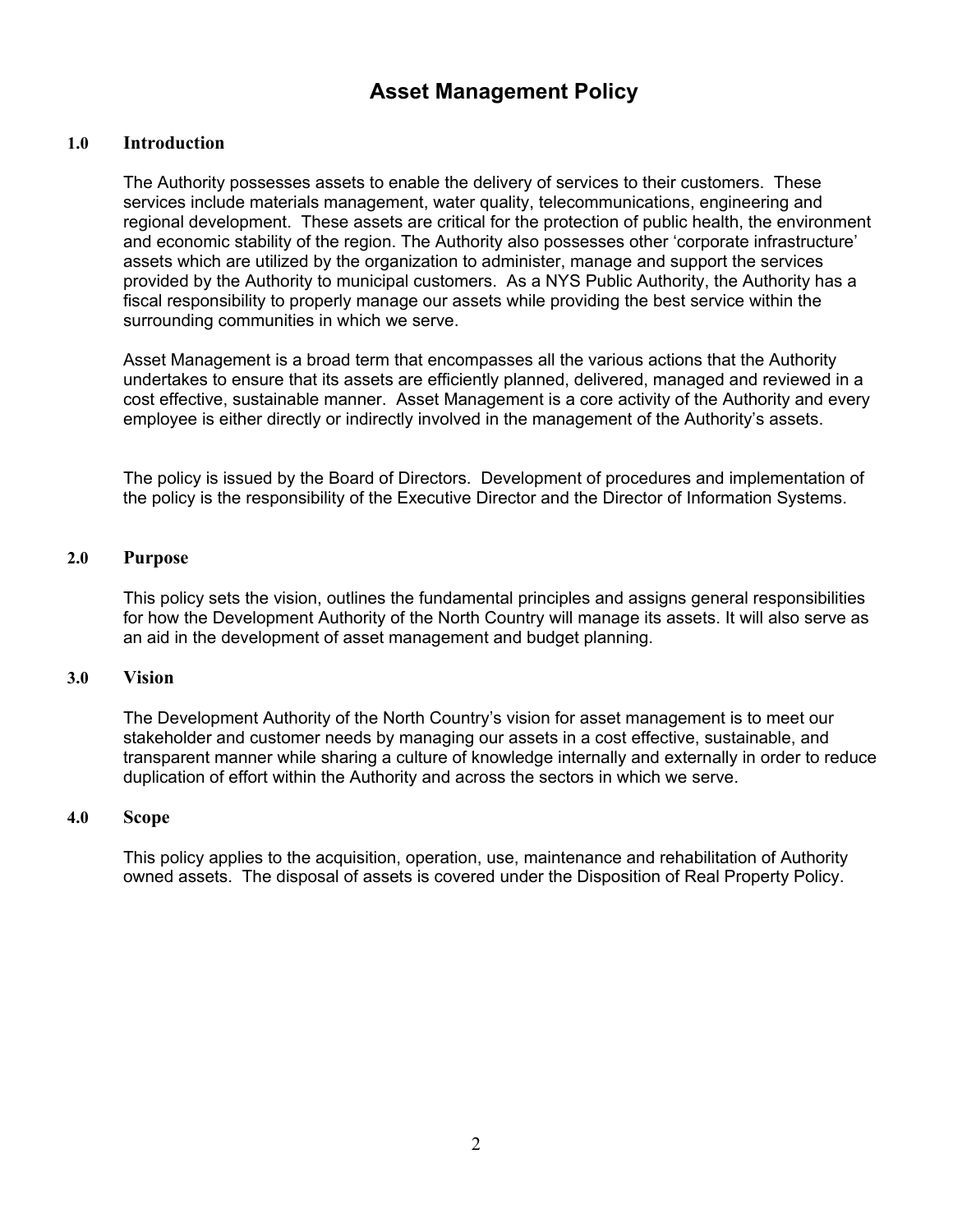## **5.0 Asset Management Framework**

The framework below represents the relationship between the various elements of the asset management process and shall be used as a guide in understanding the relationship between the overall Authority Plans and the Asset Management Plans.



## **Asset Management (AM) Framework**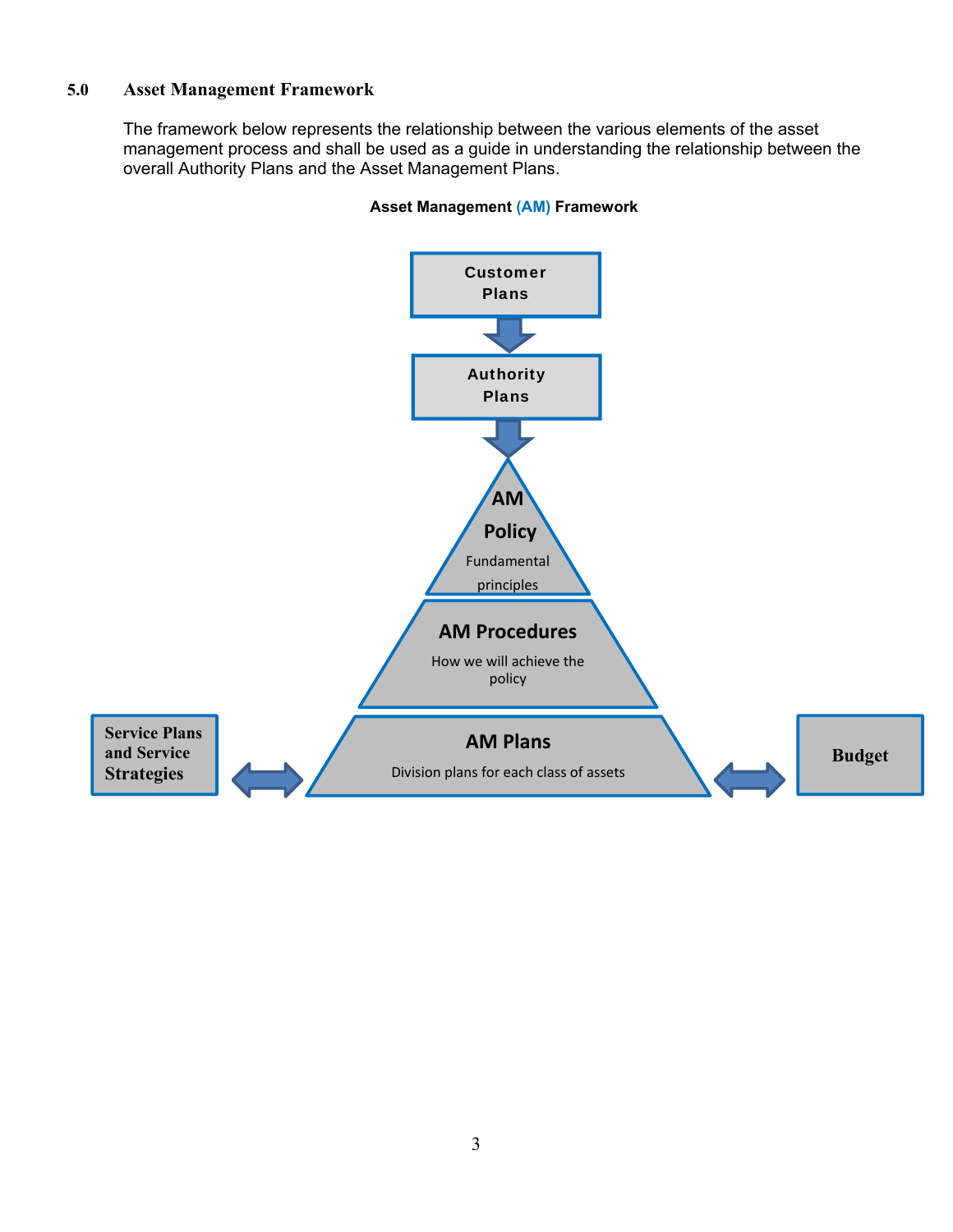## **6.0 Policy Principles**

- **6.1** When assets are planned, acquired, renewed, upgraded or divested/decommissioned, customer needs shall be considered.
- **6.2** The Authority's Asset Management activities will be based on applicable policies, plans and strategies of the Authority while understanding the service needs of the customer and the availability of resources.
- **6.3** Risk associated with the ownership and operation of the Authority's assets should be understood, with plans in place to address and respond to the elimination or mitigation of those risks, as part of the asset management activities.
- **6.4** The Authority will own and operate assets in a manner that ensures long term sustainability while providing a safe and healthy environment.

## **7.0 Asset Operations and Maintenance**

- **7.1** The Authority will ensure that the optimum life cycle is achieved by properly maintaining assets.
- **7.2** The Authority shall have planned maintenance regimens in place to ensure assets meet their design lives in the most cost effective manner.
- **7.3** Maintenance plans will be designed using the best available analysis techniques, as appropriate, and shall incorporate a cost/benefit approach.
- **7.4** Information shall be captured within the Authority's information systems to assist in the analysis of current and future asset management activities.
- **7.5** The Authority will act to maximize the utilization/capacity of its assets where appropriate.
- **7.6** The Authority will ensure that the assets are used in a manner deemed proper.

## **8.0 Financial Responsibilities**

- **8.1** The Authority will capitalize assets over \$10,000 with a useful life of over one year.
- **8.2** Assets will be valued in accordance with accepted accounting principles.
- **8.3** Effective economic lives will be assigned to each asset grouping with the written down and/or depreciated value determined based on accepted accounting principles.
- **8.4** The appropriate level of insurance will be maintained for the Authority assets.

## **9.0 Inventory Control**

**9.1** The Authority will maintain an asset software system that will contain assets by division with a value over \$500 at a minimum. Information contained in the software will include a picture of the asset (where applicable), area which it primarily resides, a description of the item, approximate date of purchase, approximate price and/or appraised value (if known). The life expectancy should be based on the category of the asset and previous knowledge of like items. Adjustments to the life expectancy should be made as necessary, but at a minimum be reviewed periodically for accuracy. Any pertinent